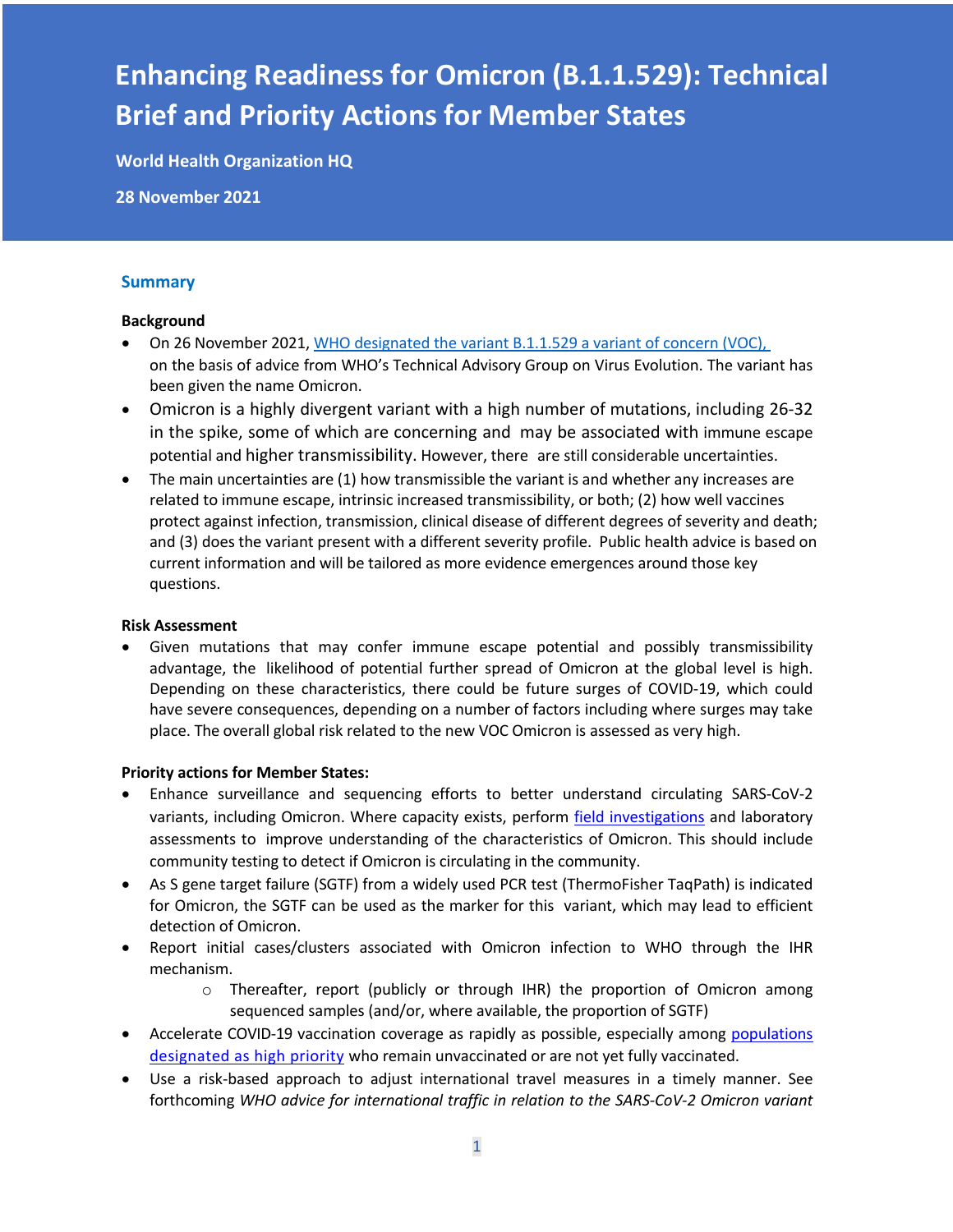for additional information.

- The use of masks, physical distancing, ventilation of indoor space, crowd avoidance, and hand hygiene remain key to reducing transmission of SARS CoV-2 even with the emergence of the Omicron variant. Contact tracing of COVID-19 cases to interrupt chains of transmission of SARS-CoV-2 is strongly advised.
- Ensure early warning systems are in place to inform efficient adjustment of public health and social measures.
- In anticipation of increased COVID-19 caseloads and associated pressure on the health system, ensure mitigation plans are in place to maintain essential health services and necessary health care resources are in place to respond to potential surges.
- Authorities should regularly communicate evidence-based information on the Omicron and other circulating variants and potential implication for the public in a timely and transparent manner, including what is known, what is unknown and what is being done by responsible authorities.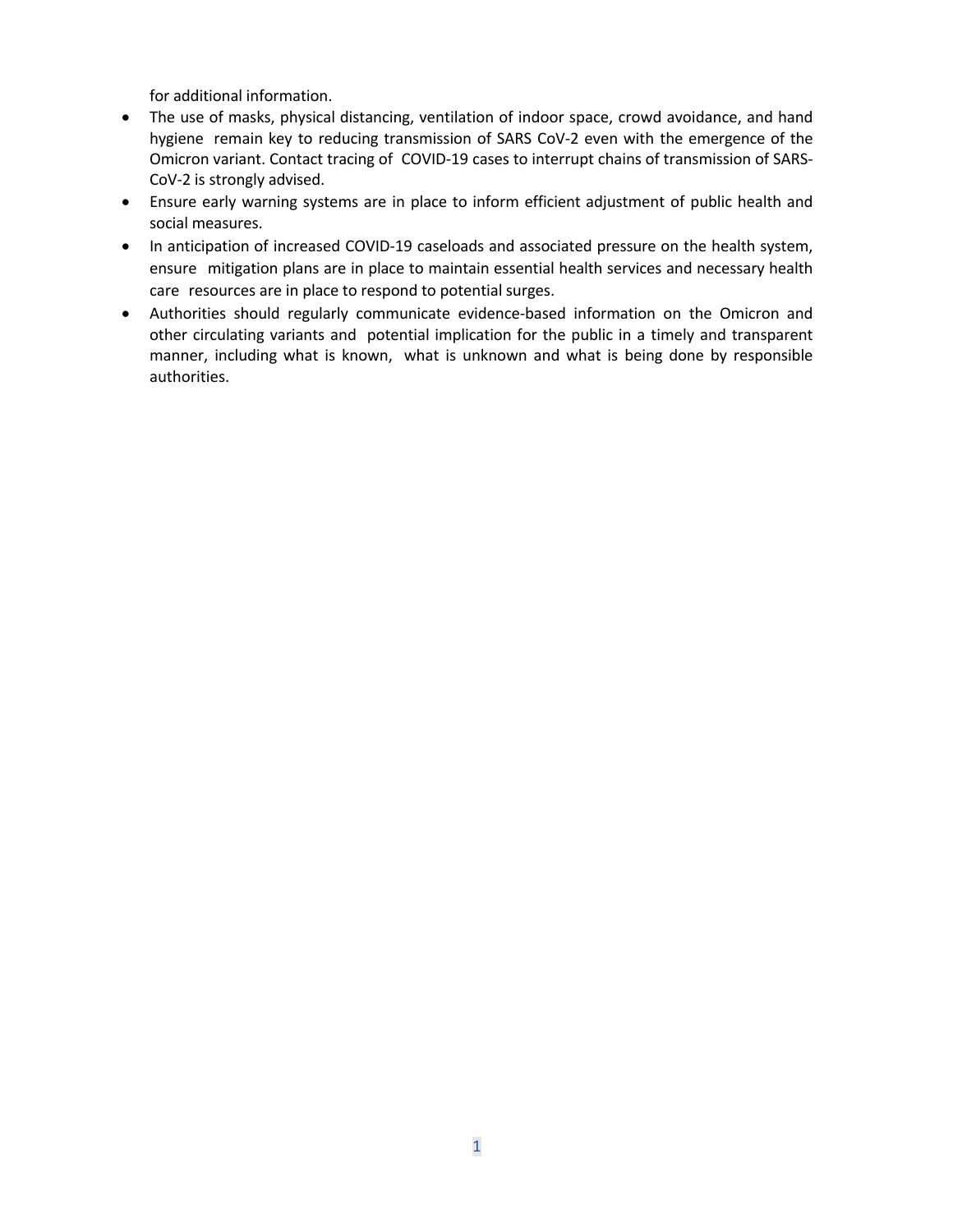## **1. Background**

- On 26 November 2021, on the basis of advice from WHO's Technical Advisory Group on Virus Evolution, WHO designated the SARS-CoV-2 variant B.1.1.529 a variant of concern (VOC). This variant has been given the name Omicron.
- The variant Omicron was first reported to WHO from South Africa on 24 November 2021. In recent weeks, infections have increased steeply in South Africa, coinciding with the detection of Omicron. The first known confirmed Omicron infection was from a specimen collected on 9 November 2021, and the first publicly available sequence from a specimen collected on 11 November 2021. The number of cases of this variant appears to be increasing in multiple provinces in South Africa.
- The variant Omicron was also detected in Botswana in samples collected on 11 November 2021. As of 28 November 2021 3pm, cases have been detected in several additional countries in four WHO regions. While most of the current cases in these countries are travel-related, we expect this to change as more information becomes available.
- Omicron has an unprecedented number of spike mutations, some of which are concerning for their potential impact on the trajectory of the pandemic. Preliminary evidence suggests there may be an increased risk of reinfection with this variant, as compared to other variants of concern (VOCs).
- Current SARS-CoV-2 PCR diagnostics are able to detect the Omicrom variant. Several labs have indicated that for one widely used PCR test (ThermoFisher TaqPath), one of the three target genes is not detected (called S gene dropout or S gene target failure, SGTF) and this test can therefore be used as marker for this variant, pending sequencing confirmation.
- Studies underway to evaluate the transmissibility, severity and reinfection risk of Omicron. Additional studies are needed to understand effectiveness of vaccination, by product, and by infection and disease outcomes. WHO will communicate new findings with Member States and to the public as this information becomes available.

## **2. Global risk assessment**

- There is substantial uncertainty regarding Omicron's transmissibility, immune escape potential (from either infection- or vaccine-induced immunity), clinical presentation, severity of disease, and response to other available countermeasures (e.g. diagnostics, therapeutics). A number of researchers in South Africa and other countries are carrying out studies to assess these characteristics of Omicron. Depending on these characteristics, if another major surge of COVID-19 takes place driven by Omicron, consequences may be severe. Increasing cases, regardless of a change in severity, may pose overwhelming demands on health care systems and may lead to increased morbidity and mortality. The impact on vulnerable populations would be substantial, particularly in countries with low vaccination coverage. To date, no deaths linked to Omicron variant have been reported.
- At present, local transmission has been reported in South Africa and there is evidence of spread to several countries in four WHO regions (African, Eastern Mediterranean, European, and Western Pacific regions). While most of the cases identified in these countries are travel-related, we expect this to change as more information becomes available.
- Overall risk related to the new variant of concern Omicron is thus considered **very high**. The evidence for this assessment contains considerable uncertainty and will be updated as more information becomes available.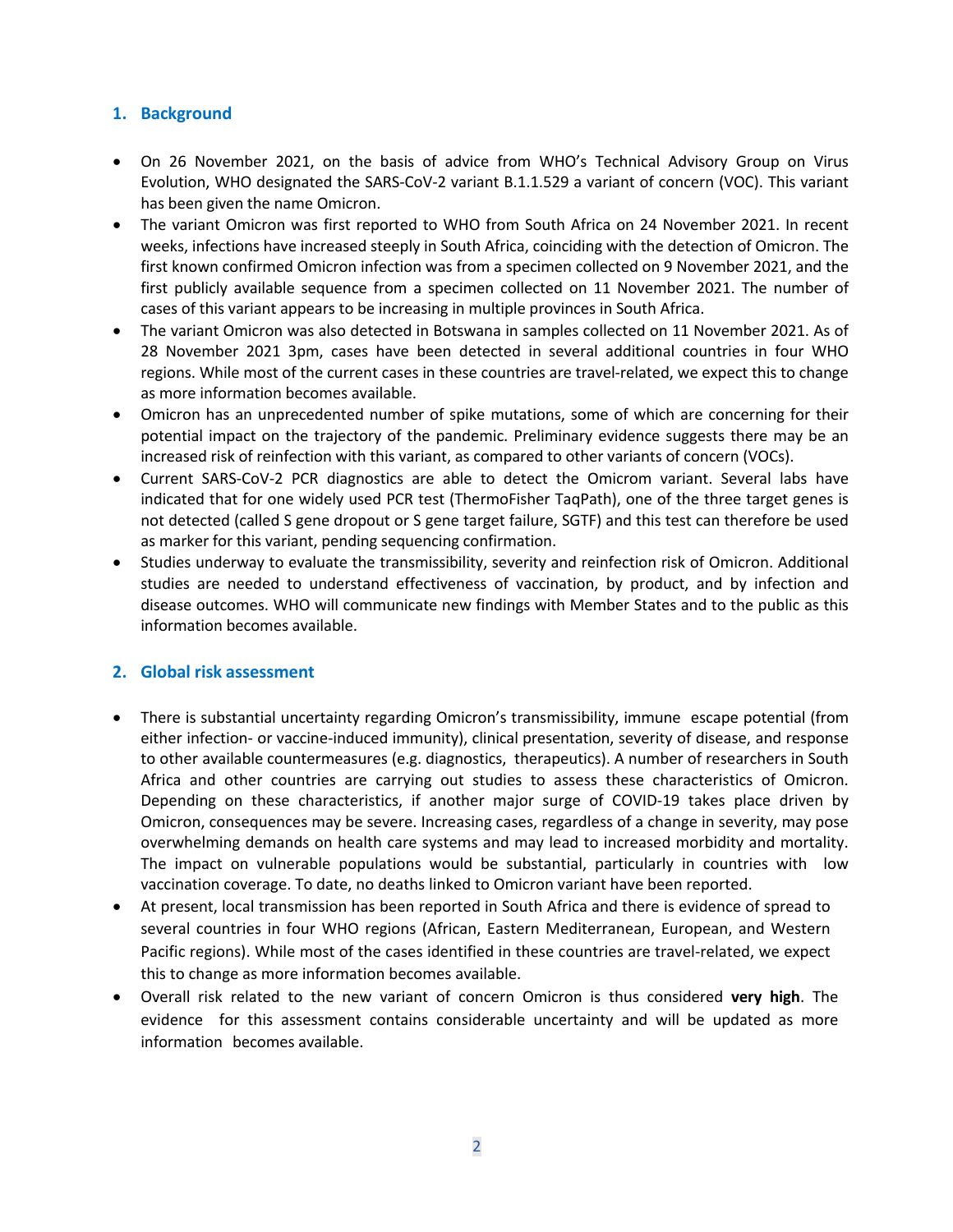## **3. Priority Actions for Member States**

Based on the risk assessment, the following priority actions are recommended to enhance readiness for the new variant of concern Omicron.

# **3.1 Enhanced Surveillance**

- Ensure early warning systems are in place, composed of multiple indicators such as rapid growth (e.g. growth rate, effective reproduction number), case incidence, and test positivity proportion. It is also crucial to monitor indicators related to disease severity and pressure on health care systems (e.g. bed occupancy of general ward and intensive care unit)
- Enhance event-based surveillance for unusual epidemiological signals:
	- o Reports of rapidly spreading outbreaks in healthcare facilities or communities might raise the concern that these events are due to a variant that spreads more easily from person to person.
	- $\circ$  Similar reports from populations expected to have a high level of immunity (due to prior infections or high vaccination coverage) may indicate the presence of a variant able to evade the immune response.
	- $\circ$  Outbreaks causing unexpectedly high levels of morbidity and mortality may be due to a variant causing more severe disease.
- **Report initial cases/clusters associated with Omicron infection to WHO through the IHR mechanism.**
	- o **Thereafter, report (publicly or through IHR) the proportion of Omicron amongst sequenced samples (and/or, where available, the proportion of SGTF)**
- Where capacity exists and in coordination with the international community, perform field investigations and laboratory assessments (see below) to improve understanding of transmission parameters, vaccine effectiveness, severity, effectiveness of public health and social measures against Omicron, diagnostic methods, immune responses, antibody neutralization, or other relevant characteristics. Specimens collected during such investigations may warrant prioritization for sequencing.
	- o When recording case data, particular attention should be paid to cases' vaccination status and date of vaccination; history of previous SARS-CoV-2 infection; symptoms/clinical presentation; and clinical severity/outcome.
	- $\circ$  The epidemiological studies and sequencing of specimens can be targeted to those with particular individual-level characteristics (e.g. suspected reinfections, clinical characteristics; immunocompromised patients and selective sequencing of vaccine breakthrough), as well as usual clusters and super-spreader events.
- For further details on surveillance in the context of emerging variants, including sampling strategy, please refer to WHO guidance for surveillance of SARS-CoV-2 variants Interim guidance 9 August 2021; additional guidance is available from ECDC Guidance for representative and targeted genomic SARS-CoV-2 monitoring.

# **3.2 Laboratory**

• The variant of concern Omicron belongs to Pango lineage B.1.1.529, Nextstrain clade 21K, GISAID clade GR/484A, is characterized by 45-52 amino acid changes, including 26-32 the spike protein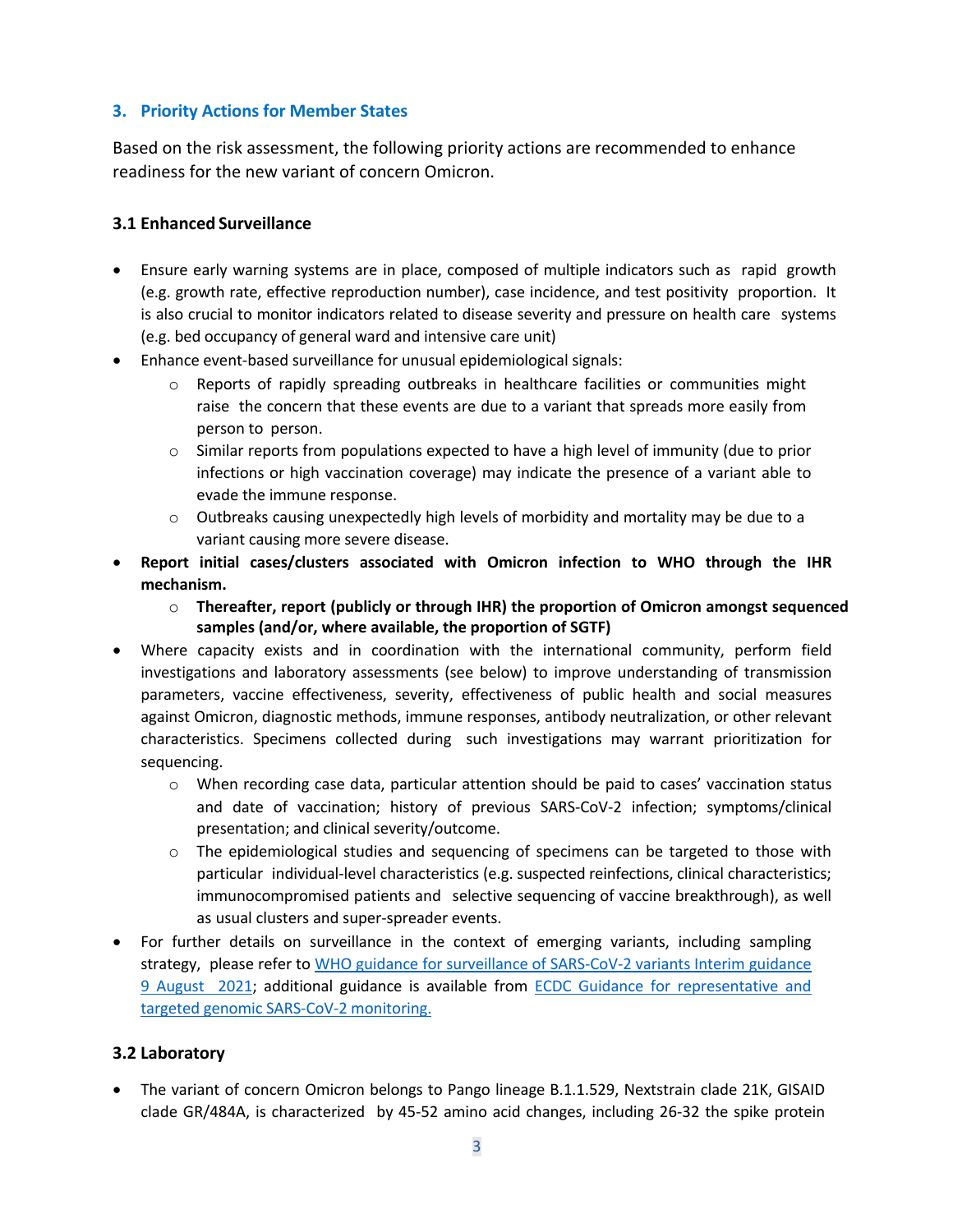compared to the reference strain.

- Most diagnostic tests continue to work and can detect the variant of concern Omicron.
- S gene dropout or S gene target failure (SGTF) due to deletion at Spike position 69-70, similar to the detection of the Alpha variant, has been reported. The ThermoFisher TaqPath assay can therefore be used as proxy test for this variant, pending sequencing confirmation. Use of the SGTF approach may lead to faster detection rates.
- Studies are ongoing to assess if some SARS-CoV-2 antigen-based rapid diagnostic tests (AgRDT) may be impacted by this variant.
- In countries with sequencing capacity, WHO advises that a representative subset of SARS-CoV-2 confirmed cases be sequenced. In addition to randomly selected samples to achieve representativeness, sampling selection criteria should include cases from any unusual transmission events (e.g., increased transmission despite interventions in place), unexpected disease presentation/severity, vaccine breakthrough, reinfections, severely ill patients, and patients with known epidemiologic links to settings of Omicron transmission.
- WHO advises the timely reporting of genomic data to the public domain and the timely collection of metadata including clinical and epidemiologic data for careful interpretation of results.
- It is critical that all SARS-CoV-2 testing be linked to public health actions to ensure appropriate clinical care and support and to carry out contact tracing to break chains of transmission.

# *S gene target failure (SGTF)*

- For countries with access to diagnostic tests in which at least one gene target contains the S gene target:
	- $\circ$  Prioritize specimens with SGTF (no detection for S gene and detection for other gene targets) for sequencing confirmation of the Omicron.
	- o While a sudden increase in SGFT may be indicative of circulation of the Omicron since the prevalence of Alpha variant (which also causes SGTF) is very low in the vast majority of countries, confirmation of Omicron by sequencing is recommended.
- For countries without access to diagnostic tests with S gene target, enhanced surveillance and sequencing are recommended to characterize the circulating SARS-CoV-2 variants.

## *Retrospective sampling*

- Conduct a retrospective review of available genomic sequences and S gene dropout data if available at country level, with sample collection dates dating from October 2021 through present.
- If not already done, sequence specimens with S Gene target failure in the recent past, preferably from October 2021 through present.
- Ensure timely reporting of genomic sequences to public domain (e.g., GISAID) to facilitate automated retrospective analysis;
- For countries with such capacity, wastewater sampling may be an additional tool for the retrospective and prospective investigation of Omicron in the community.

## *Prospective sampling*

- Due to the risk of importation by incoming travelers from locations experiencing Omicron transmission, countries may increase sampling from inbound travelers. Positive rRT-PCR samples should be sequenced to confirm presence of the Omicron.
- National testing strategies should be updated to include available diagnostic tools for rapid testing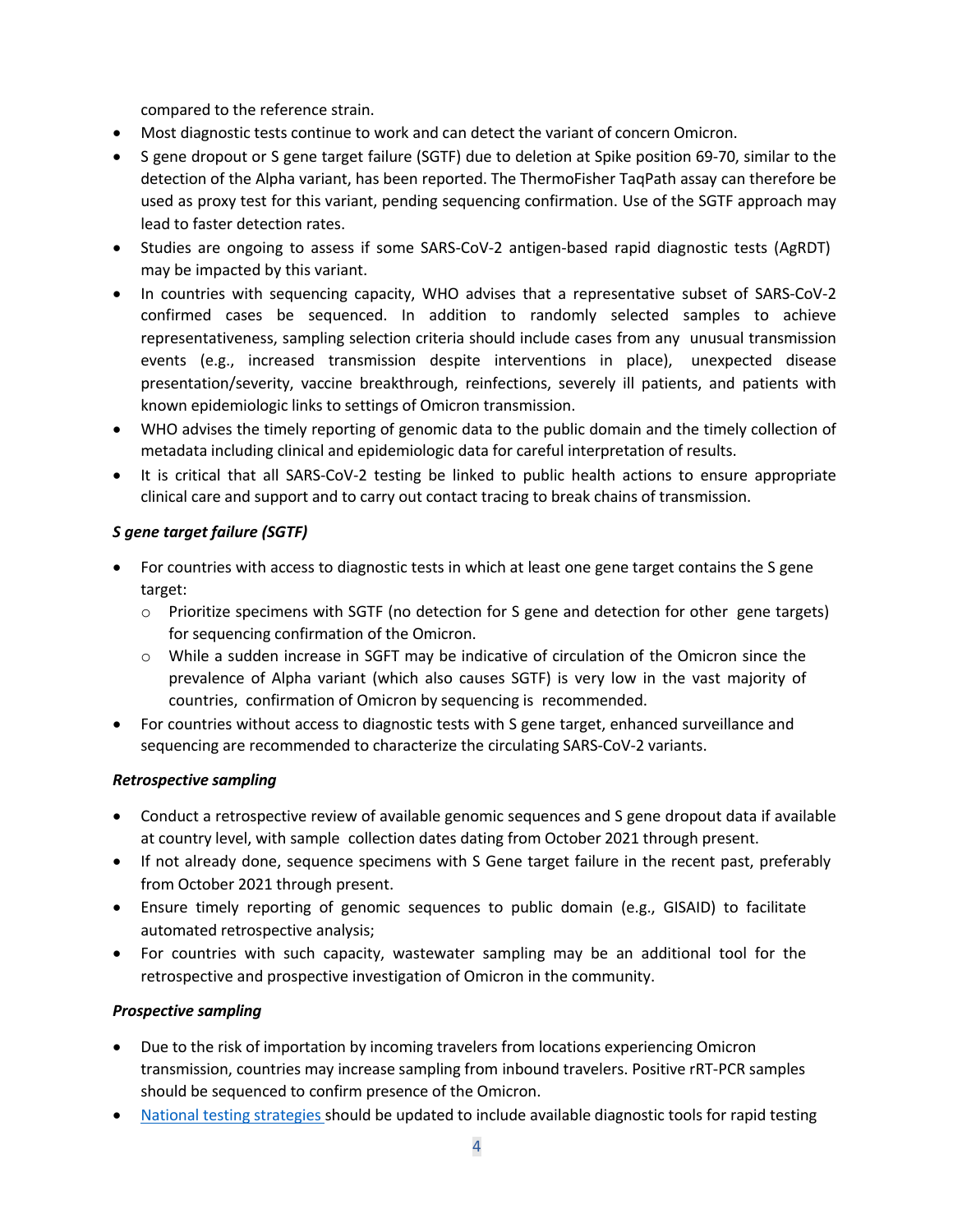and reporting and effective decentralization of testing.

• WHO recommends that national testing capacity and genomic sequencing capabilities and appropriate planning be undertaken for possible surges in testing demand.

## **3.3 Vaccination**

- The presence of multiple mutations of the spike protein in the receptor-binding domain suggests that Omicron may have a high likelihood of immune escape from antibody-mediated protection. However, immune escape potential from cell-mediated immunity is more difficult to predict. Overall, there are considerable uncertainties in the magnitude of immune escape potential of Omicron. Further research is needed to better understand the escape potential against vaccine- and infectioninduced immunity. Research efforts are ongoing, and the data are expected to be available in the coming weeks.
- Despite uncertainties, it is reasonable to assume that currently available vaccines offer some protection against severe disease and death.
- Efforts should be intensified by public health authorities to accelerate COVID-19 vaccination coverage in all eligible populations, but with priority for populations at high risk for serious disease who remain unvaccinated or not yet fully vaccinated. These include older adults, health care workers and those with underlying conditions putting them at risk of severe disease and death.

# **3.4 Risk-based approach in adjusting international travel measures**

• Use a risk-based approach to adjust international travel measures in a timely manner. See forthcoming *WHO advice for international traffic in relation to the SARS-CoV-2 Omicron variant* for additional information.

## **3.5 Public health and social measures (PHSM)**

- The use of masks, physical distancing, ventilation of indoor space, crowd avoidance, and hand hygiene remain key to reducing transmission of SARS CoV-2, even in the context of emerging variants. However, PHSM may need to be enhanced, to further limit interpersonal contact, to control transmission with a more transmissible variant.
- The use of established PHSM in response to individual cases or clusters of cases, including contact tracing, quarantine and isolation, must continue to be adapted to the epidemiological and social context and enforced.
- Guided by risk assessment, taking into account the epidemiological situation, response capacities, vaccination coverage and public perception, as well as uncertainties related to the rapidly evolving situation of Omicron, countries should be ready to escalate PHSM in a timely manner to avoid overwhelming demands on health care services.
- For further guidance on risk-based calibration of PHSM, please see WHO guidance on Considerations for implementing a risk-based approach to international travel in the context of COVID-19.

## **3.6 Health care system readiness**

As part of preparedness activities while studies are ongoing to better understand the phenotypic characteristics of the new VOC, and in the anticipation of possible increase in COVID-19 case-load and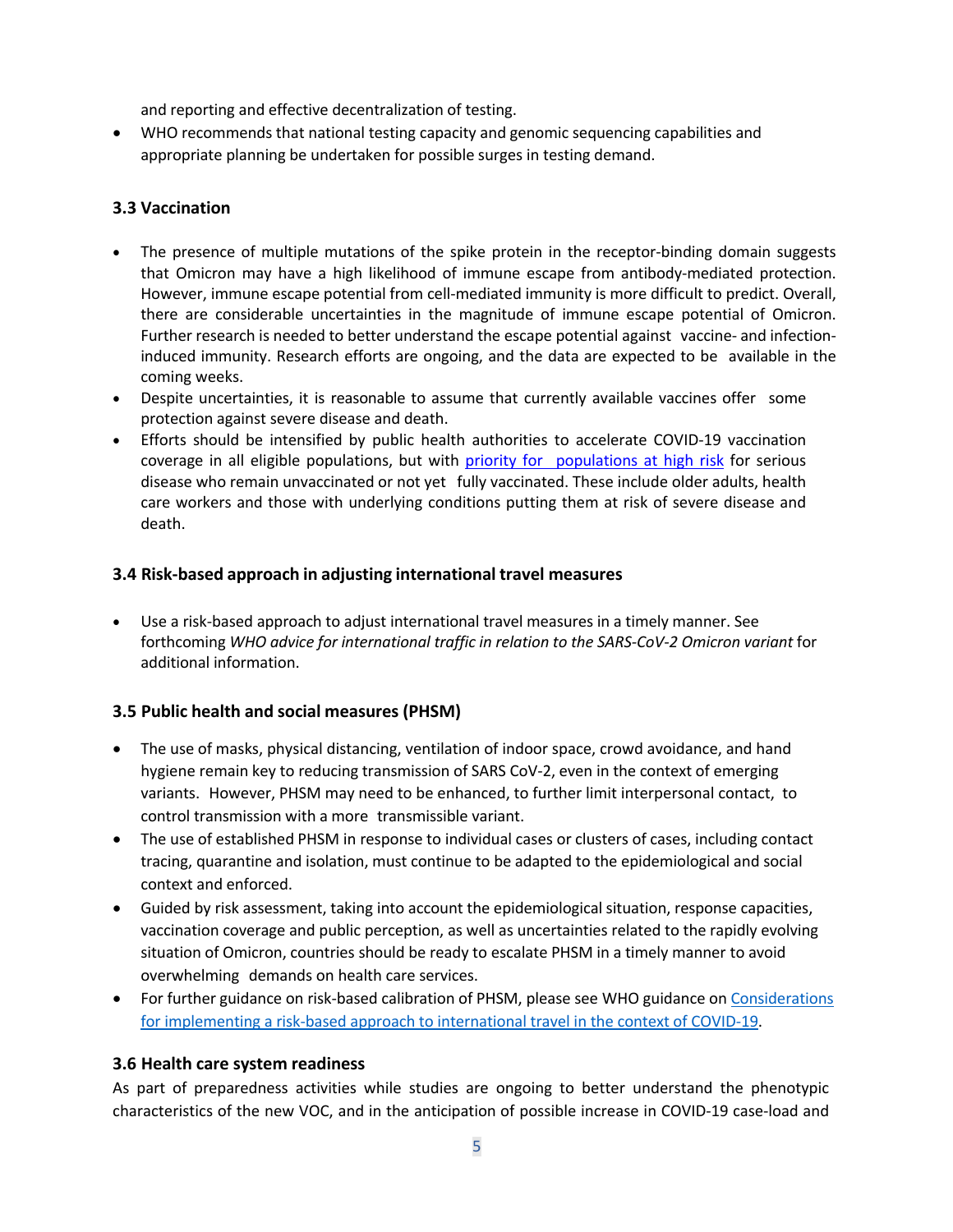associated pressure on the health system, countries are advised to ensure mitigation plans are in place to maintain essential health services, and necessary resources are in place to respond to potential surges. Tools such as the COVID-19 Essential Supplies Forecasting Tool are available for use.

## **3.7 Risk communication and community engagement**

- Authorities should communicate information related to Omicron and potential implication for the public in a timely and transparent manner to further foster trust and increase acceptance of response measures.
- One of the most important and effective interventions in a public health response to any event is to proactively communicate with the population what is known, what is unknown and what is being done by responsible authorities to get more information and to reduce risk.
- COVID-19 information overload and misinformation should be managed at all stages of the response by providing the right information at the right time to the right people through trusted channels (e.g. community and faith leaders, family doctors and other influential members of society). There should be an information monitoring system in place to capture emerging trends to enable delivery of a targeted communication package.
- When PHSMs are adjusted, communities should be fully and regularly informed, engaged and enabled before changes are made, to allow them to take ownership of the selected PHSM. It is critical to build and foster trust, especially in contexts where there is little or no involvement of the local population in decision-making. Clear, concise and transparent risk communication, including an evidence-based rationale for adjusting measures, should be developed with communities targeted for PHSM.
- Communities will be critical to implementing population-wide PHSMs and contributing to the mitigation of the social and economic impact of certain measures (e.g. disrupting availability of food and other needed supplies).

# **References**

- WHO Classification of Omicron (B.1.1.529): SARS-CoV-2 Variant of Concern. https://www.who.int/news/item/26-11-2021-classification-of-omicron-(b.1.1.529)-sars-cov-2variant-of-concern
- European Centre for Disease Prevention and Control. Threat Assessment Brief: Implications of the emergence and spread of the SARS-CoV-2 B.1.1. 529 variant of concern (Omicron) for the EU/EEA. https://www.ecdc.europa.eu/en/publications-data/threat-assessment-brief-emergence-sars-cov-2 variant-b.1.1.529
- Guidance for surveillance of SARS-CoV-2 variants: Interim guidance, 9 August 2021 https://www.who.int/publications/i/item/WHO\_2019-nCoV\_surveillance\_variants
- Other references are embedded as hyper link at each section.

# **Acknowledgement**

• This document was based on the *SEARO technical brief and priority action on Omicron V2.1* developed with contribution of various staff members of WHO Regional Office for the South-East Asia Region and WHO India Country Office.